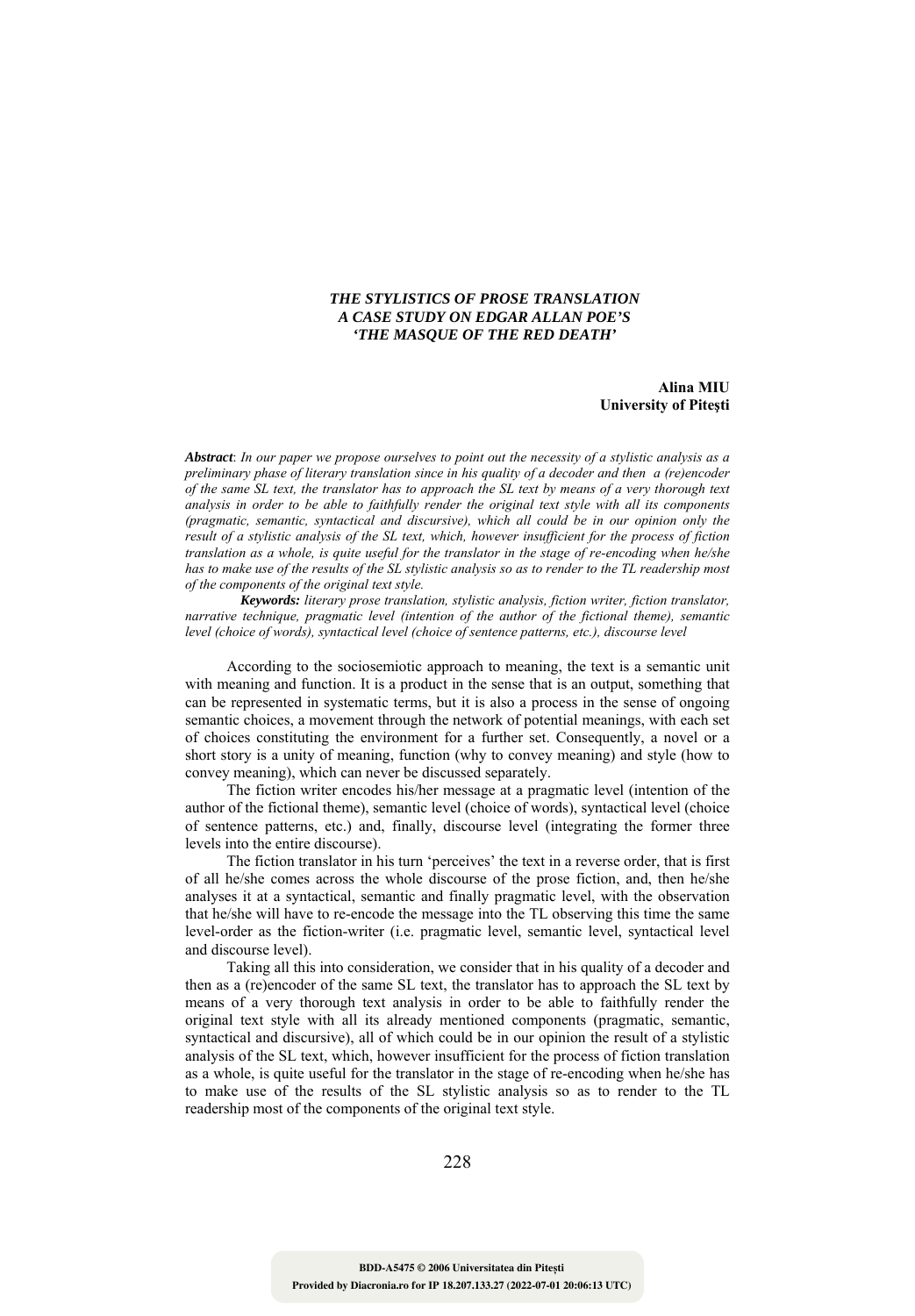Although the introduction of literary stylistics in the process of fiction translation brings forth a new perspective in the study of fiction translation and it particularly emphasizes stylistic analysis, we consider it worthwhile mentioning that it is limited to the study of the text style, leaving out the authorial style, which has a wider scope involving social, cultural and ideological factors.

Nonetheless, from a practical point of view, we think in many cases of prose translation, a stylistic analysis is of utmost importance since it offers the translator the tools that he/she needs in order to re-encode the "literariness" of the SL text into the TL using as much as possible the same text style as the author. More than that, more often than not fiction writers 'hide' their message or encode it even more from the very beginning by means of words, sentence patterns, predominance of theme, type of discourse, which remain 'undecodable' if the translator focuses his/her attention predominantly on the authorial style and less on the text style.

Taking all this into consideration, in the following we propose ourselves to approach E.A. Poe's "The Masque of the Red Death" by means of a thorough stylistic analysis in hopes of demonstrating the sine-qua-non character of a stylistic analysis within the process of prose translation.

Poe's short stories as a whole are considered "Gothic" literature. Although this term originally applied only to stories set in Gothic or medieval period, it has been extended to include a certain type of writing observing the following requirements: first it must set a tone that is gloomy, dark and threatening and then the events that take place must be strange, melodramatic, or evil.

In the title of an 1840 edition of his collection "Tales of the Grotesque and Arabesque" Poe divided his short stories into these two categories, employing such terms which are often used in art, especially painting. Thus, grotesque art involves monsters and wilderness, whereas arabesque art usually involves a complex and geometric pattern. In relation to Poe's tales, then, the grotesque could refer to more realistic stories with human interaction (e.g. "The Cask of Amontillado" and "The Purloined Letter"), while the arabesque are stories that involve very few people but many ideas, and are frequently set in abstract locations (e.g. "The Fall of the House of Usher", "The Masque of the Red Death", "The Pit and the Pendulum").

"The Masque of the Red Death" is a special case of finding symmetry and unity in art, which in his case is realized by the concentrated action of every word, every line, every paragraph on the reader. In a famous study of his on Hawthorne, Poe says that there must be in all words the intention, direct or indirect, to follow a purpose settled beforehand. (cf. Buranelli, 105)

As for the point of view from which it was written, it is an impersonal third person narrative in which the author uses heavy symbolism to convey the underlying theme of the story which is the inevitability of death and the futility of trying to escape it, which as a matter of fact is revealed from the very beginning by the author's blunt statement in the opening of the first paragraph: "'The Read Death' had long devastated the country."

The story does not have characters in the proper manner beside Prince Prospero and Death itself. The first line opens with the word "death" which is going to be the clue word in the story to which Poe adds the qualifying adjective "red" although red is the colour of blood, which actually means life; or, if not, anger, danger, horror.

Blood, the very substance of life, becomes the mark of death as it bursts through the pores. Death, as Poe implies from the very beginning, then, is not an outside protagonist to be feared and walled out as Prince Prospero attempts to do; but instead it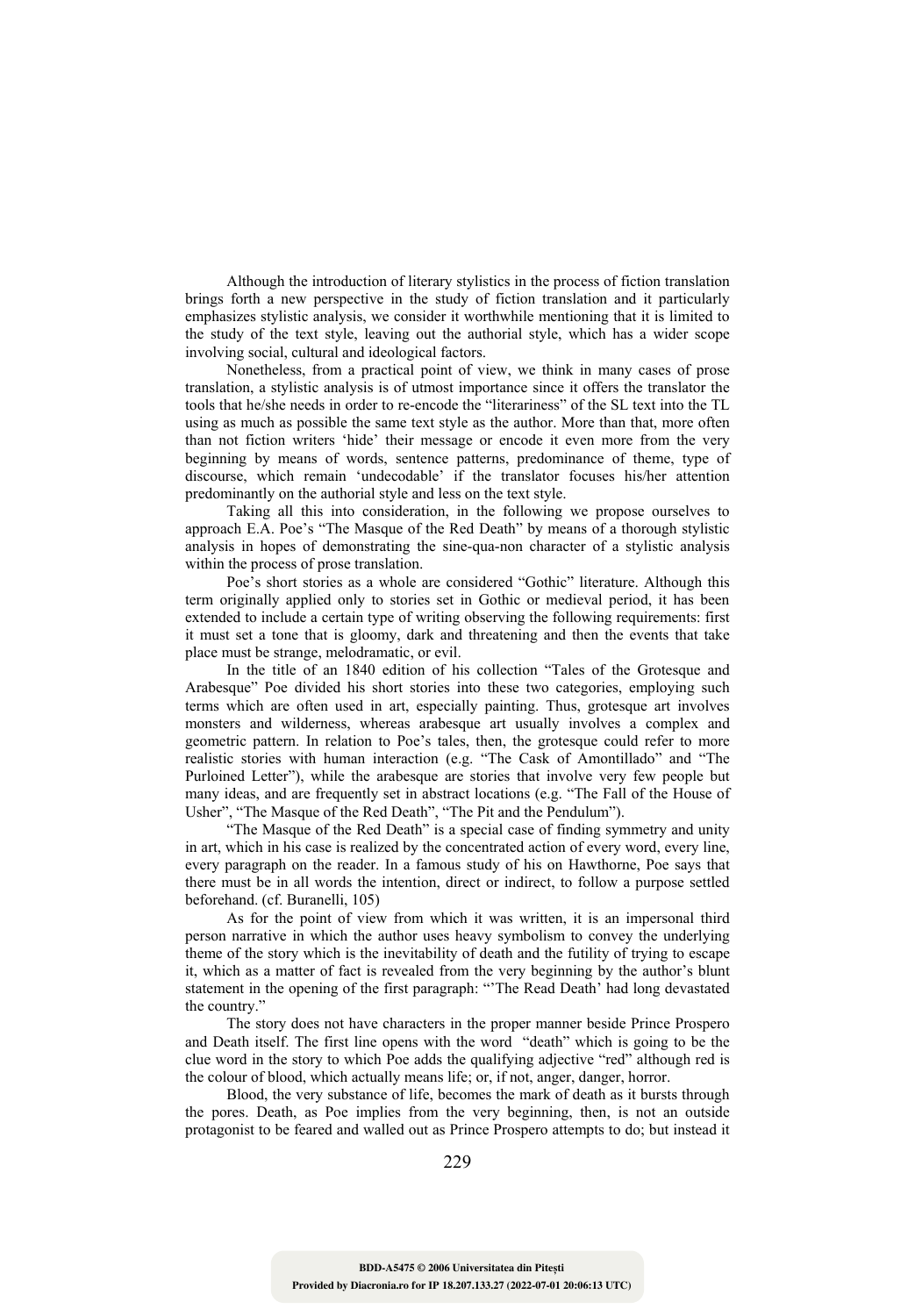is a part of each of us. Its presence is felt in our imagination as we become aware of the control that time has over our lives. Poe succeeds in transmitting to the reader this awareness of death from the first paragraph which is characterized by short and concise sentences and phrases, all of which stand proof of Poe's dislike of excess and exaggeration: "The 'Red Death' had long devastated the country. No pestilence had ever been so fatal, or so hideous. Blood was its Avatar and its seal – the redness and the horror of blood. There were sharp pains, and sudden dizziness, and then profuse bleeding at the pores with dissolution. The scarlet stains upon the body and especially upon the face of the victim, were the pest ban which shut him out from the aid and from the sympathy of his fellow-men. And the whole seizure, progress, and termination of the disease, were the incidents of half an hour."

In point of composition, the first paragraph consists of more abstract nouns than concrete ones, with the observation that Poe's intention was to subordinate 'concreteness' to 'abstraction' (cf. Leech, 1981, 84) with the intent of increasing the atmosphere of terror and horror by means of such a terror and horror register as: "death", "pestilence", "blood", "Avatar", "redness", "horror", "pains", "dizziness", "fellow-men", "seizure", "progress", "termination", "disease".

Another stylistic observation concerns Poe's talent to offer his readership a great visual description which is realized on the one hand by adjectives belonging to the same register as the nouns, emphasizing the horror effect: "fatal", "hideous", "sharp", "profuse", and on the other hand by adjectives of colour which in their turn bring visual imagery alongside some nouns suggesting the same thing: "red", "blood", "redness", "bleeding". It is also to be noted that the writer does not feel the need to use verbs from the same register, since he considers that the nouns and the adjectives describe best the gothic atmosphere he wanted to portray. The adverbs on the other hand, although few in number, powerfully emphasize the horror effect of some adjectives, sometimes even as part of hyperboles: "had long devastated", "ever … so fatal" (hyperbole), "so hideous" (hyperbole).

Another characteristic of Poe's style in this first paragraph is the coordination of sentences by means of the coordinating conjunctions "or" and "and", obtaining thus an increased stylistic effect of horror effect on the reader by the cumulative effect of a quantitative hendyadis: "There were sharp pains, and sudden dizziness, and then profuse bleeding at the pores wit dissolution." The cumulative effect of the conjunction "and" is reinforced even more by Poe by means of the two commas placed before the two cumulative "and" conjunctions. On a linguistic level, there is quite a great number of prepositions (10), mainly prepositions of place and direction ("at," "upon," "from," "of," etc.), all of which stand for Poe's intent to locate and direct the imminence of death as close as possible to the reader's reality so that the awareness of death be undoubtedly felt as real.

In point of style, one could also say that Poe's is a very new and different one for his time. He cuts his sentences short, he uses dashes for the sake of cohesion with parallelism and capitalization as main means of emphasizing: "Blood was its Avatar and its seal – the redness and the horror of blood." Another stylistic means by which Poe distinguishes himself is the ample use of metaphors for the same word: thus, death is "horror of blood", "Red Death", "gigantic clock of ebony", etc.

As to Poe's overuse of the dash ("Blood was its Avatar and its seal – the redness and the horror of blood"), it is apparent that he often employs it to stand in for metanoia. In his "Marginalia" (1844-1849), he himself states that the dash is exploited to represent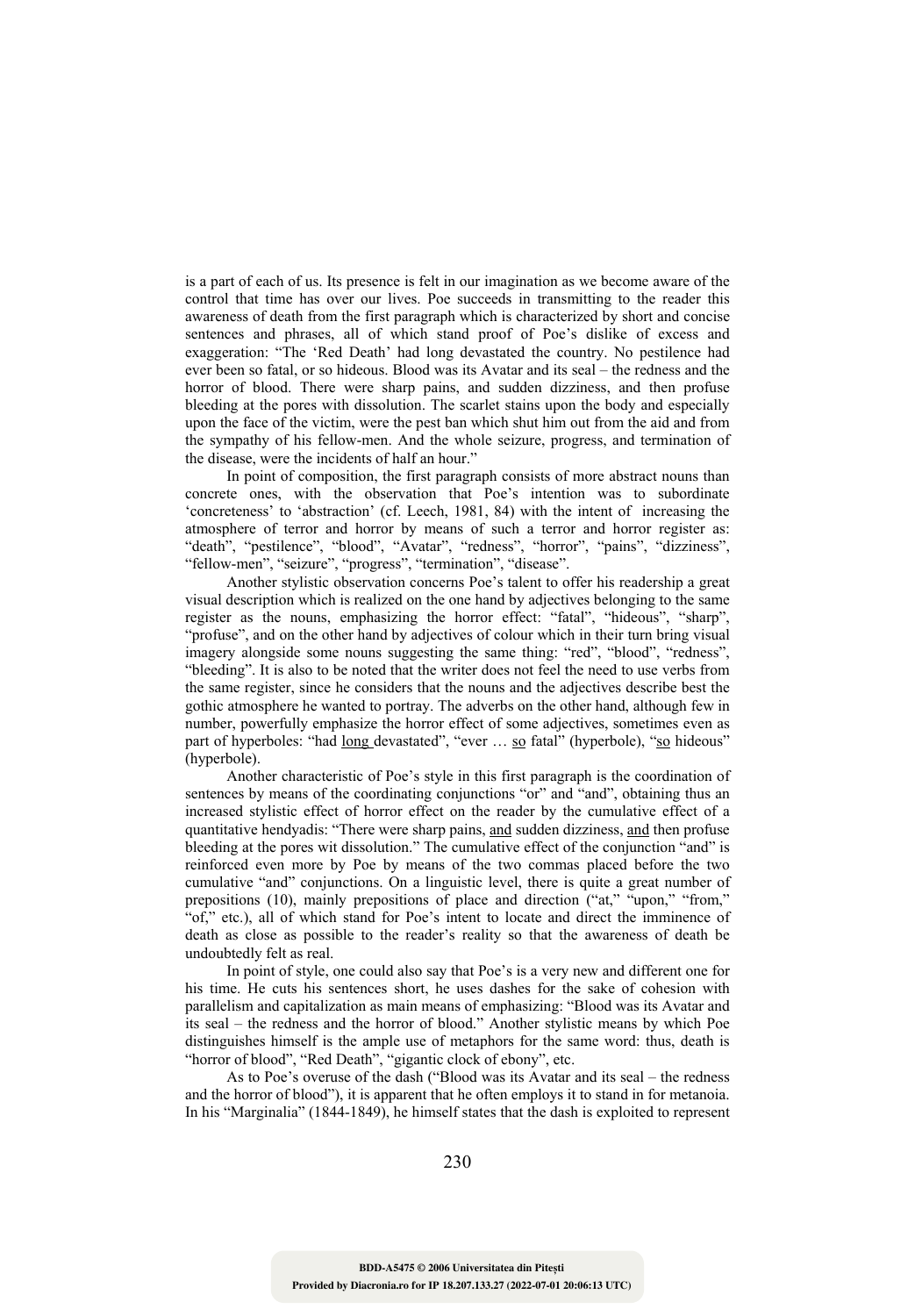"a second thought – an emendation", all of which he fully illustrates all through his prose pieces.

As we mentioned in the beginning Poe's declared intention was to find symmetry and unity in art, which he reinforced by his categorizing "The Masque of the Red Death" as an arabesque story with a geometrical pattern if we are to associate the meaning of the term used in painting with Poe's using it in connection with his story. It results, then, that from the very beginning, the reader should be aware of the fact that Poe constructed his story according to a geometric pattern which is to be seen, for example, if we analyse the first paragraph syntactically: the sentences are declarative, complex, or coordinated ones while their length goes as follows: the first three sentences are shorter, the next two are longer and the last one is short again as if closing a circle.

Another stylistic peculiarity concerns the extensive use of the anaphorical definite article "the" instead of some other determiners, which introduces the reader directly into the fictional world as if he or she were already familiar with the surroundings, or in Leech's (Leech, 1981, 96) opinion as if he or she was "an inhabitant of the fictional world." However, the use of the definite article in the first sentence ("The Red Death") is quite unusual for the reader who is not familiar with this world. A possible explanation to this use would be again Poe's intent to emotionally involve the reader from the very first sentence in the plot of the story and to give it the feeling that it is not a fictional reality as any other, but his/her own reality which involves life but also death, the Read Death. This theory is further sustained by Leech (Leech, 97) who considers that "the use of the definite article is part of a more general strategy of sympathetically involving the reader."

The second paragraph is a bit longer and it introduces the reader to the main character in the story, Prince Prospero and along with him into the atmosphere. Compared to the first paragraph, this contains more concrete archaic nouns such as "knights", "dames", "Prince", "court", "castellated abbey", "courtiers", with the observation that what contemporary dictionaries register as archaisms may not have had this character at the time, all of which prevents us from considering them a style characteristic of Poe's second paragraph, but rather a stylistic make-believe technique. The other concrete nouns are not common either, some of them belonging to the scientific jargon of common households or of strongholds or castles such as "gates of iron", "furnaces", "hammers", "bolts" and they function (towards the end of the paragraph) alongside with such abstract nouns symbolizing the happy atmosphere that Poe wants in a way to oppose to the gloomy, death-imprinted one in the first paragraph: "appliances of pleasure", "buffoons", "improvisatori", "ballet-dancers", "musicians", "Beauty", "wine". However, Poe does not abandon the Gothic atmosphere that he accustomed the reader with from the very beginning, since the last sentence brings out again the main character of the story, i.e. the Red Death ("Without was the "Red Death.")

Adjectives are not so frequent in this passage either and the ones present refer to psychological attributes: "happy", "dauntless and sagacious", "light-hearted", or physical attributes: "castellated", "strong", "lofty", "massy", and the same evaluative, qualifying attributes: "extensive", "magnificent", "eccentric", "august", "sudden."

In point of backward or forward movement of the story, it is to be noted that Poe uses dynamic verbs such as: "summoned", "brought", "welded", "ingress", "egress" most of them in their past tense forms.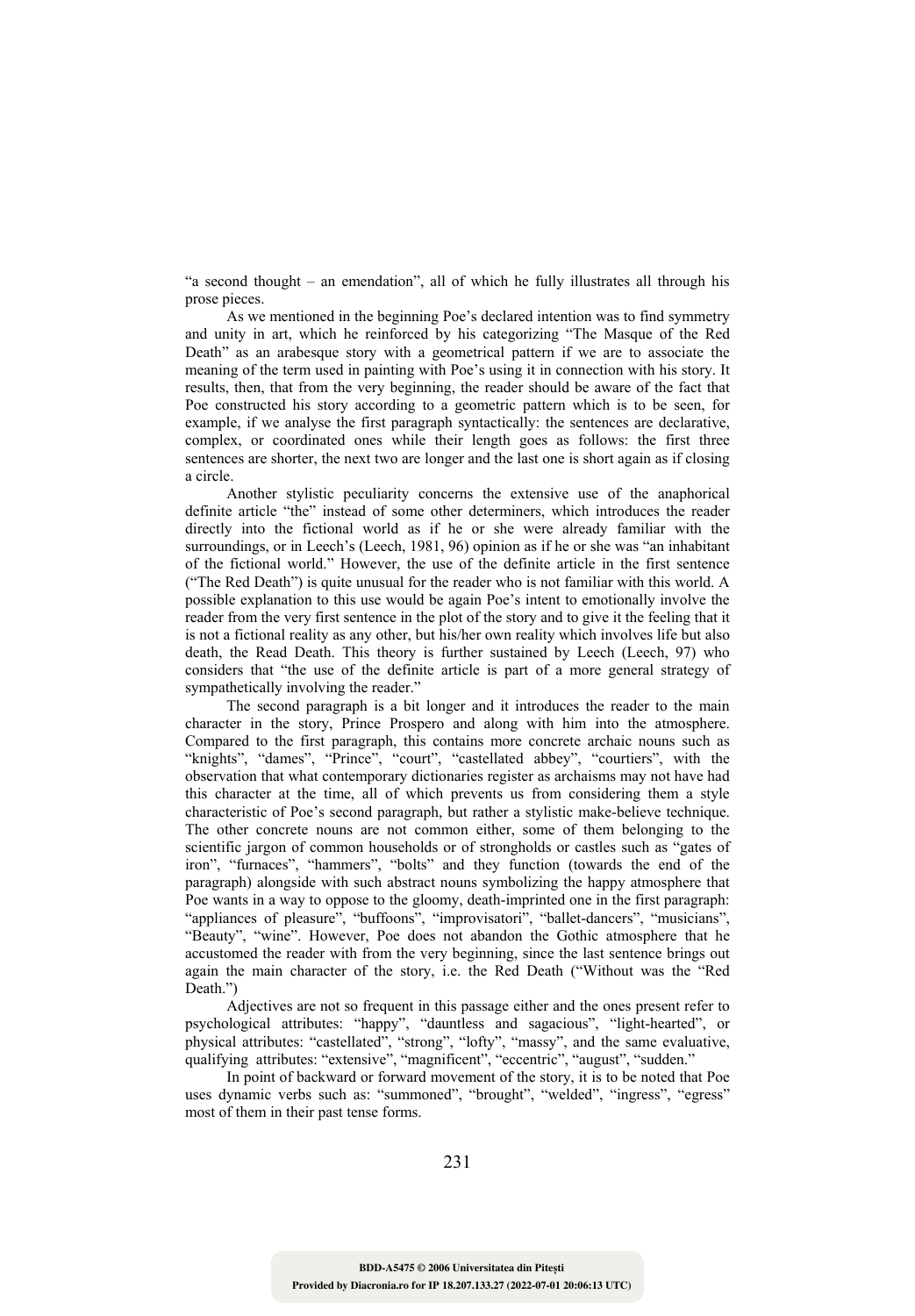From the above one can conclude that in this paragraph Poe conveys a false sense of security with his first description of the abbey and it is due to his special technique that the reader can actually visualize Prince Prospero's abbey by means of Poe's suggestive choice or words, which makes it look so big and impressive: "This was an extensive and magnificent structure, the creation of the prince's own eccentric yet august taste. A strong and lofty wall girdled it in. This wall had gates of iron." After describing the impressiveness of Prince's Prospero's abbey, Poe needed to awake his reader from the realm of dreaming such an abbey might induce one into, and to do this he implies that there was no way one could get in or out of that castle by the suggestive use of the verbs "ingress" and "egress", of the negative adverbs "neither" and "nor." After the courtiers enter the abbey, the gates are welded shut which in the prince's belief is enough to keep the Red Death out, but in Poe's description to the reader, this is to understand that the whole atmosphere of protection and safe living created by the prince is false and the masqueraders are actually sealing their fates when they seal the gate of the abbey.

The use of modals: "might bid defiance" and "could take care" is meant to reinforce the idea of falsity as concerns the security within the walls of the abbey by the modality nuance of 'possibility' which they lend to the infinitive forms after them. Another technique which Poe uses is the parallelism "there were" and "there was" which is meant to give both rhythm to the paragraph, but also a strong opposition between the safety of what used to be and what is no longer safe. The same technique is used in the end of the paragraph, this time with a different purpose, that is the separation of the two worlds, one within the gates, apparently the safer one, and the one outside, the dangerous one, which is realized also by means of the antonymic adverbs "within" and "without": "All these and security were within. Without was the Red Death."

In the next paragraph Poe encloses the two opposite realities that he compares, i.e. the world outside the gates which was in grief since "the pestilence rages most furiously abroad", and the world inside with Prince Prospero organizing "a masked ball of the most unusual magnificence". The striking contrast is emphasized even more by means of a cleft-sentence that Poe uses (i.e. It was toward the close of the fifth or sixth month of his seclusion, and while the pestilence raged most furiously abroad, that the Prince Prospero entertained his thousand friends at a masked ball of the most unusual magnificence") in view of drawing the reader's attention on the one hand to the period of time that had elapsed since the beginning of the seclusion (with the observation that the ordinal numeral ''the fifth' of 'the sixth month' is the first time reference in the story) and on the other hand to the cruel reality of the outside world pointed out by an unusually placed temporal clause ('and while the pestilence raged most furiously abroad').

In what follows, after long descriptions, the reader is for the first time introduced to the narrator who is disclosed by a first person address: "But first let me tell of the rooms in which it was held." The story takes place in seven connected but at the same time carefully separated rooms. A long description of the rooms follows, each one different from the other in colour and placement, having a "Gothic window" of "stained glass which varied in accordance with the decorations of the chamber into which it opened". The seven rooms are laid out from east to west, reminding one of the course of the sun which measures the earthly time: "That at the eastern extremity was hung, for example in blue - and vividly blue were its windows. The second chamber was purple in its ornaments and tapestries and here the panes were purple. The third was green throughout, and so were the casements. The fourth was furnished and lighted with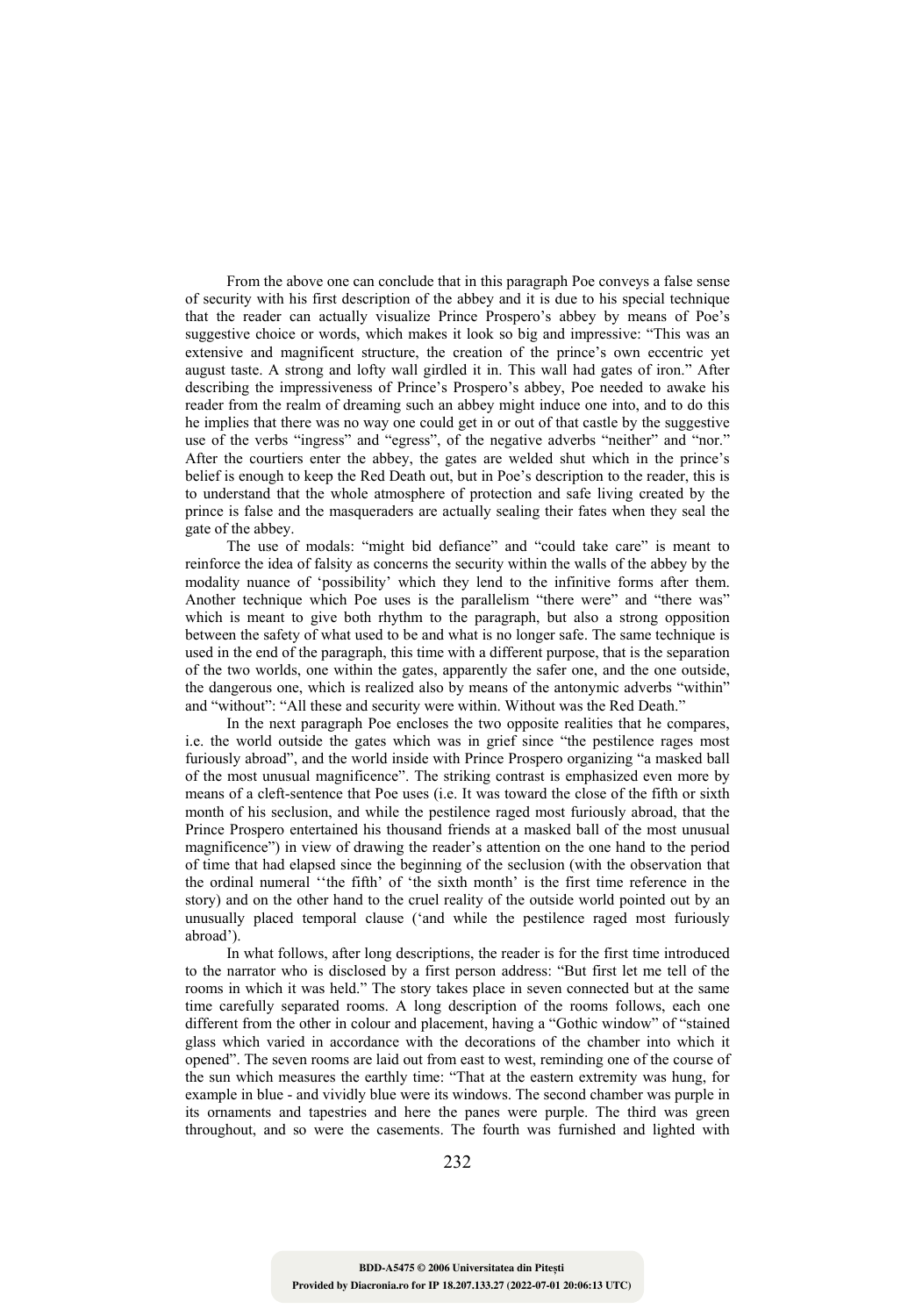orange – the fifth with white – the sixth with violet. The seventh apartment was closely shrouded in black tapestries that hung all over the ceiling and down the walls, falling in heavy fold upon a carpet of the same material and hue. But in this chamber only, the colour of the windows failed to correspond with the decorations. The panes were scarlet – a deep blood colour."

From the above description one may notice that Poe used on the one hand the symbolism of the number seven and on the other hand the symbolism of the colours associated with each of the seven rooms possibly to suggest that the seven rooms represent the seven stages of one's life, from birth to death, through which the Prince pursues a figure masked as a victim of the Red Death, only to die himself in the final chamber of eternal night. (cf. Martha Womack, *The Poe Decoder*, http://www.poedecoder.com/essays), but also possibly the seven Biblical deadly sins looming in the background of the seven virtues ignored by one throughout one's life (also seven planets governing one's birth-life-death cycle, or seven heavens).

The rooms are described by using parallelism and colour symbolism as follows: the first was blue, the second purple, the third green, the fourth orange, the fifth white, the sixth violet and the seventh black.

A close analysis of the way in which Poe describes each room reveals that from the very beginning he differentiates between the seventh chamber and the rest by means of the adversative conjunction "but" and the adverb "only" ("But in this chamber only…") which are meant to suggest to the reader that this chamber is not like the rest in that its windows are not matching its black colours like it had been the case in the other six rooms. The sharp differentiation and description of the last room as compared to all the others gives the reader the feeling that this room is to be of importance later in the story. Its black colour stands for death and destruction on account of the fact that the story is focused on a deadly disease and black is a tangible depiction of the destruction the disease caused. Unlike in the description of the rooms, Poe uses another symbolic colour to complete the effect caused by black, and this colour is the deep red colour of the windows which are no longer of the same colour as the rest of the room. One may speculate that while black symbolizes death, red may stand for how death came in the sense that the read death causes blood to flow from the orifices of a person's body, which points to Poe's purposefully using the red colour as an imagery of blood. (cf. *Colour Symbolism* in Edgar Allan Poe's *The Masque of the Red Death,*  http://www.writing.com/main/view.item.php? id?639375)

In order to enhance the reality of its description Poe makes use of concrete nouns such as: "scene," "room(s)," "place," "door," "wall," "duke," "bizarre," "apartment," "yard," "right," "left," "window," "corridor," "glass," "colour," "decoration," "chamber," "ornament," "tapestries," "panes," etc., whose meaning he reinforces by such evaluative attributes as: "voluptuous scene", "imperial suite", physical attributes: "folding doors", "tall and narrow Gothic window", "heavy tripod", "closed corridors", "stained glass", colour attributes:: "velvet tapestries", "a deep blood colour", "dark hangings", "golden ornaments", "black chamber", "blood tinted panes", visual attributes: "gaudy and fantastic appearances". These adjectives + noun phrases also stand for several figures of speech that Poe uses to contrast for the reader's sake the gaiety of the first six rooms as compared to the last seventh room, while creating the Gothic-like atmosphere that Poe intended from the very beginning: the metaphor "brazier of fire" – used to express the rays of light, the epithets "gaudy and fantastic appearances" – used for the figures formed by the light, the metaphor "blood-tinted panes" used to replace the scarlet colour of which Poe makes ample use in the story, the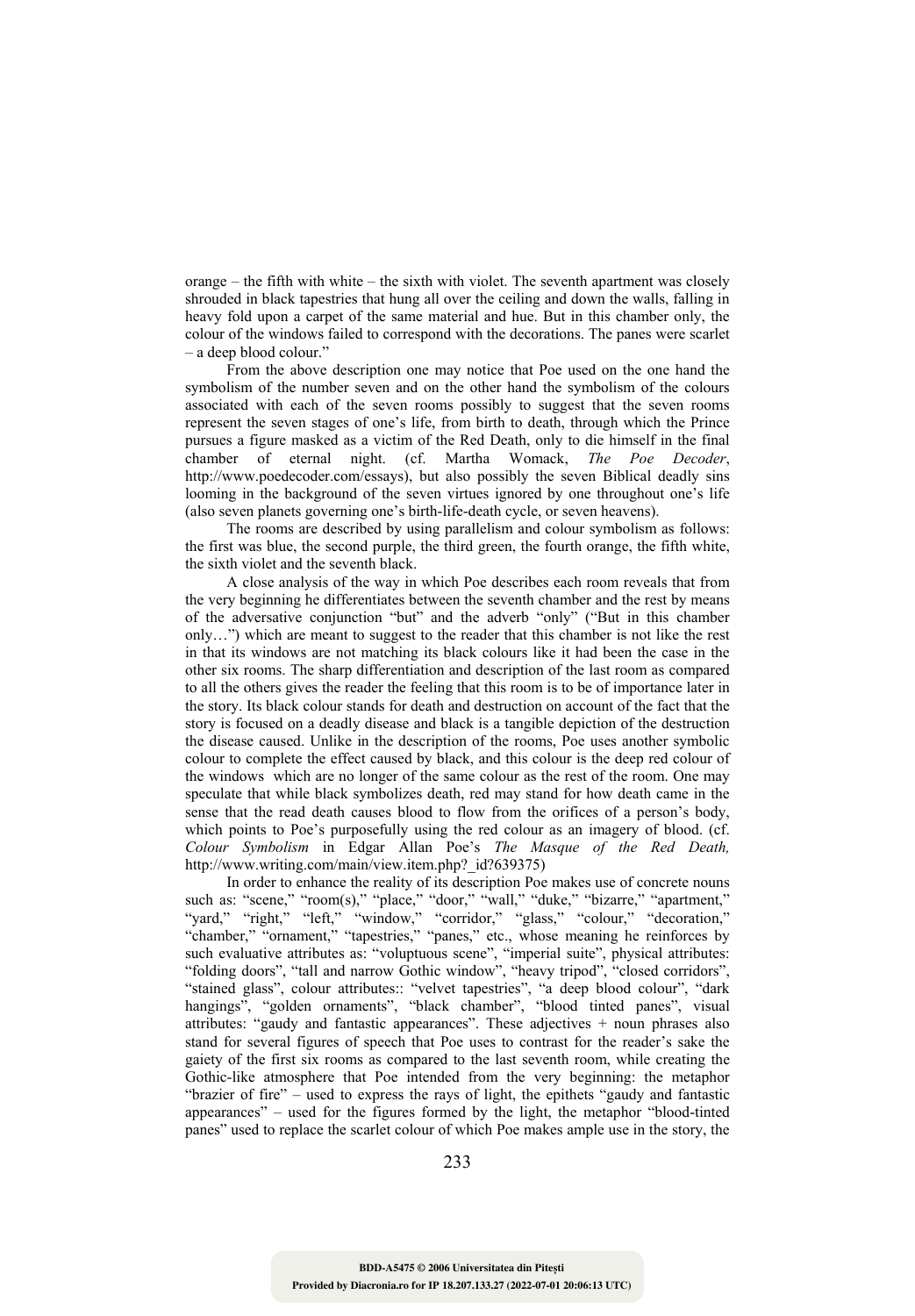metaphor "to set foot within" used instead of the verb "to enter", and finally the hyperbole "so wild a look".

Another feature of Poe's style in this paragraph is the use of dashes or metanoia: "There were seven – an imperial suite…, … in blue – and vividly blue …, the fourth was furnished and lighted" with orange – the fifth with white – the sixth with violet", "The panes here were scarlet – a deep blood colour."

Although Poe takes the reader on a virtual tour through the rooms from the eastern to the western wing describing minutely all the ornaments, tapestries and decorations, which actually gives the reader the impression of moving together with the narrator, this paragraph is a static one with no verbs or nouns to suggest movement, thus acquiring the quality of a painting.

The length of the different parts of sentences differs with one another, the first part short and complex, followed by a long adverbial clause, such as a purpose clause introduced by "so that": "In many palaces, however, such suites form a long and straight vista, while the folding doors slide back nearly to the walls on either hand, so that the view of the whole extent is scarcely impeded." The last sentence is a long, complex one beginning with the adversative conjunction "but" ending in a grim and gloomy atmosphere with the adverb "at all". This grim and gloomy atmosphere is in fact announced by Poe beforehand by his placing the adjective "bizarre" in italics in order to emphasize the idea that the whole ball and seclusion in the palace, extraordinary as they might appear, were anything but unusual.

The next paragraph is dedicated entirely to a minute description of "a gigantic clock of ebony," yet another symbol that Poe uses as a metaphor for death on account of the clock's unforgiving ticking one hourly into inexorable death and extinction. (cf. Martha Womack, *The Poe Decoder*, http://www.poedecoder.com/essays/)

The relationship between the Red Death and time is also a key to understanding the symbolic meaning of the story. The symbol of time is "the gigantic clock of ebony," draped in black velvet and located in the final room, foreboding the coming of death. Although it is but an object used to measure time, in the story it assumes human characteristics as the author describes it as having a 'face' and 'lungs' from which comes a sound "exceedingly musical" but "so peculiar" that the "dreams are stiff-frozen as they stand", in a momentary "rigor mortis" that anticipates the final, everlasting one.

In point of style one can notice that Poe begins this paragraph with the same introductory 'it' construction in order to give continuity to the text. There are two kinds of nouns that Poe uses, i.e. concrete nouns such as "clock of ebony", "pendulum", "clang", "minute-hand", "hour", "clock", "sound", "lapse", "musicians", "orchestra", "waltzers", "chimes", "echoes", "minutes", etc – which refer to the passing of time, and abstract nouns such as: "evolutions", "disconcert", "company", "meditation", "nervousness", "tremulousness", "folly", "vows", "emotion" – which are used to refer to the particular mood and state of mind that the clock of ebony and the unforgiving passing measured by it of time should arise in the inhabitants of Prince Prospero's palace.

As compared to the other paragraphs, this one is different in that there is a lot of sound suggested by using verbs and nouns which call for the reader's auditory perception, by comparison with the previous paragraph, for example, when Poe appealed to the reader's visual perception. To obtain this auditory effect Poe uses two kinds of devices, i.e. verbs in the past tense which either express various sound effects or render movement, and nouns which semantically express sound effects: "heavy monotonous clang", "the hour was to be stricken", "there came … a sound which was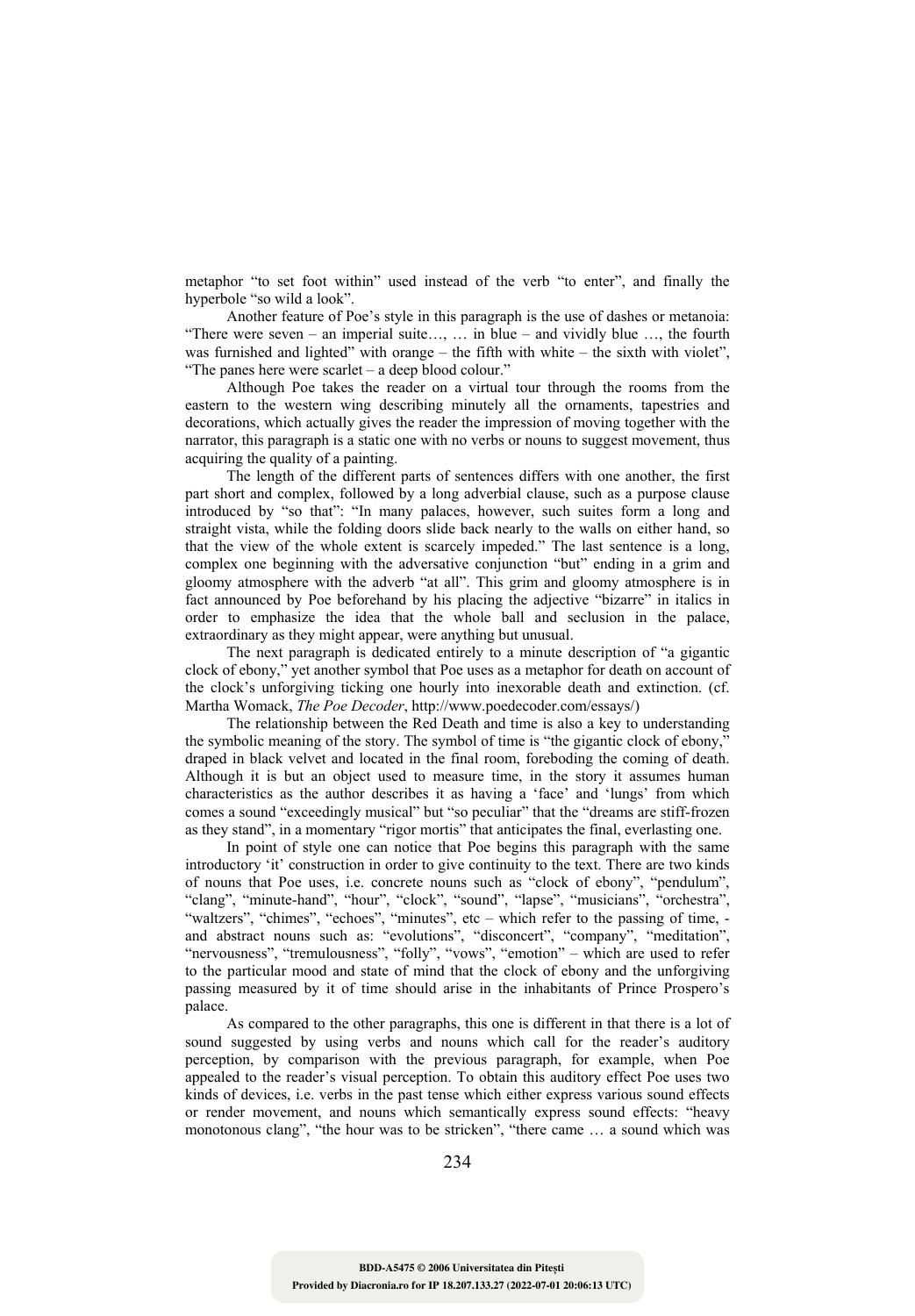clear and loud and deep and exceedingly musical", "to hearken the sound", "the chimes of the clock rang", "the echoes has fully ceased", "a light laughter pervaded, "whispering vows", etc.

The particular structuring of the paragraph is another device that Poe uses to render the same inevitable elapsing of time which finally brings in the Red Death. Compared to the previous paragraph for example which had 21 sentences this paragraph has only three very long sentences, each of them made up of several clauses separated by a semicolon and introduced mainly by the cumulative conjunction "and" which is meant to enhance for the reader the same kind of panic brought about by the elapsing of the sixty minutes which represent "three thousand and six hundred seconds of the Time that flies." The inevitability of the passing of Time and its symbolic significance for the understanding of Poe's story is also rendered by the writing of the word "Time" in capital letters, alongside with the other two symbols in the story, i.e. the Red Death and Beauty.

In the next three paragraphs Poe makes a thorough description of the Duke's "fine eye for colours" which is to be seen from the presentation of the ball and of the "embellishments of the seven chambers, upon occasion of this great fête."

While describing the prince's tastes in matter of embellishments of the chambers, with all the "glitter and piquancy and phantasm", Poe introduces again the symbol of the ebony clock which, striking enough, makes everybody be quiet and all the dreams "stiff-frozen", but after the echoes of chimes disappear, everything comes back to life "and the dreams live."

In point of paragraph structure, it is to be noted that whenever there are long paragraphs, Poe tries to cut them into small sentences using either a comma or a semicolon. For example, in the paragraph that follows Poe uses semicolon to show that even though the sentences are not related, they play an important part on the whole and they are illustrators of *time* ("for the night is waning away"), *atmosphere* ("and there flows a ruddier light through the blood-colored panes"), and *image* ("and the blackness of the sable drapery appals").

Further on, the metaphor "muffled peal" is used to express the quiet clang of the clock heard by everybody who are away from the room with the clock but are still aware of its presence. The word *their* in italics (in the original text) is meant to show there was a difference between the ears of the masqueraders and the prince's because the former were mere participants in the prince's show and they were aware and afraid of death whose presence was so close. What is also noticeable here is the use of the pronoun *who* instead of *which* as a personification of the ears. In the ball apartments "beat feverishly the heart of life", but when midnight came and the clock started chiming the gay atmosphere is again interrupted by "the sounding of midnight upon the clock. And the music ceased, as I have told you; and the evolutions of the waltzers were quieted; and there was an uneasy cessation of all things as before."

In point of perspective, we notice here the presence of the narrator in the first person, which is quite unexpected, because all through the story he appears only three times and this is one of them. When the clock starts ringing everything stands still. The dancers stop their dance, the orchestra stops, the people cease talking and laughing as if they felt the presence of something. But this time the clock strikes twelve times, so everybody has time enough to think and analyse their situation. It is at the last stroke that a masked figure is noticed "which had arrested the attention of no single individual before." Nobody really notices this presence until the clock strikes twelve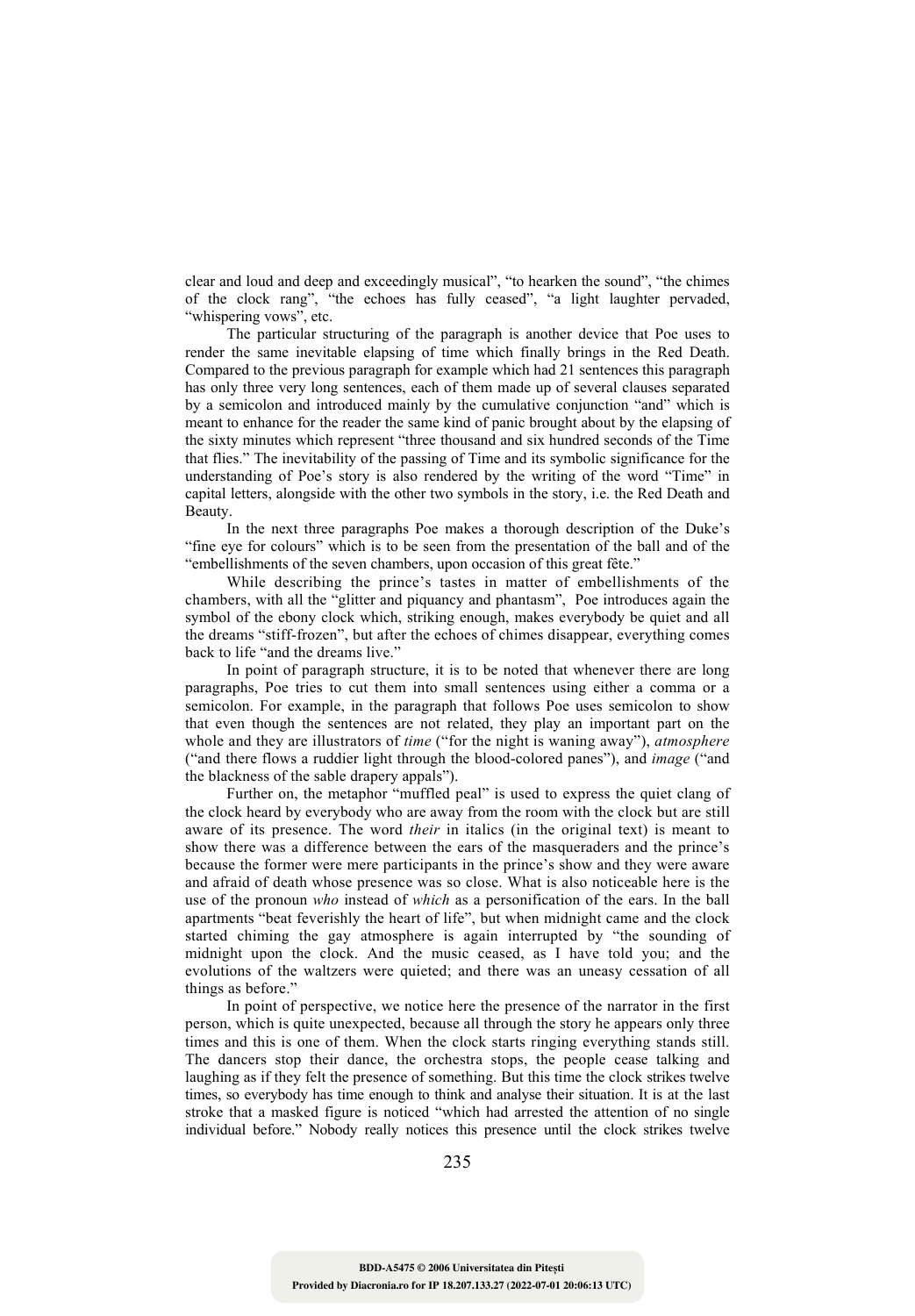times, and everybody starts whispering and this *buzz, or murmur* gradually drives the crowd from surprise to *terror, horror* and *disgust*.

If its presence was only felt, now death appears in the costume of the Red Death" and the figure in question had out-Heroded Herod, and gone beyond the bounds of even the prince's indefinite decorum. Everybody stared at the corpse-like figure and they believed "that in the costume and bearing of the stranger neither wit nor propriety existed." The characterization of this personage is very suggestive: "The figure was tall and gaunt, and shrouded from head to foot in the habiliments of the grave. The mask which concealed the visage was made so nearly to resemble the countenances of a stiffened corpse that the closest scrutiny must have had difficulty in detecting the cheat."

When everybody realises that this presence is the very Red Death, and when this reaches to the prince's ear, "His vesture was dabbled in *blood -* and his broad brow, with all the features of the face, was besprinkled with the scarlet horror." There are two words here that express the red colour so often used in this story: *blood* which is written in italics for better notice and the epithet *scarlet* which expresses the anger and fury of the prince who could not believe that the very thing he had been hiding from found him and was ready to take him.

When the prince saw the ghostly appearance metaphorically described as a "spectral image", which is put between brackets by the writer to emphasize its appearance "(which, with a slow and solemn movement, as.if more fully to sustain its *rôle,* stalked to and fro among the waltzers)" the prince "*was seen* to be convulsed" and his anger grew from terror or distaste to rage in the end. It is interesting to notice on the one hand the use *of* the passive voice to emphasize his madness and on the other hand of the French word *"rôle"* in italics symbolizing the attitude of the personage who looked and acted just as death itself, playing the role that he was dressed up for.

For the first time in this story Poe uses direct speech to show how grave and desperate the situation became: *"'Who dares' -* he demands hoarsely of the courtiers who are stading nearby him – 'who dares insult us with this blasphemous mockery? Seize him and unmask him - that we may know whom we have to hang, at sunrise, from the batllements!" Symbolically, the prince was in the blue room, the eastern one, when he shouted, and his words "rang throughout the seven rooms loudly and clearly."

Poe presents the two powerful characters consecutively, approaching each other: ".. .there was a slight rushing movement of this group in the direction of the intruder, who, at the moment was also near at hand, and now, with deliberate and stately step, made closer to the speaker." It is very interesting to observe how the hyperbolised *"vast* assembly...*shrank* from the centres of the rooms to the wall", meaning that they turned small when confronted with this figure whose presence made them shiver. The description of the intruder's way through the seven chambers is very well illustrated.by the parallelism *through the ... to the* and the dashes that Poe uses for achieving a cohesion effect: "... he made his way uninterruptedly, but with the same solemn and measured step which had distinguished him from the first, through the blue chamber to the purple - through the purple to the green - through the green to the orange - through this again to the white - and even thence to the violet, ere a decided movement had been made to arrest him."

This very elaborate phrase takes us together with the *figure* through the rooms, at his own pace, solemnly and undisturbed by the surroundings. The repetition of the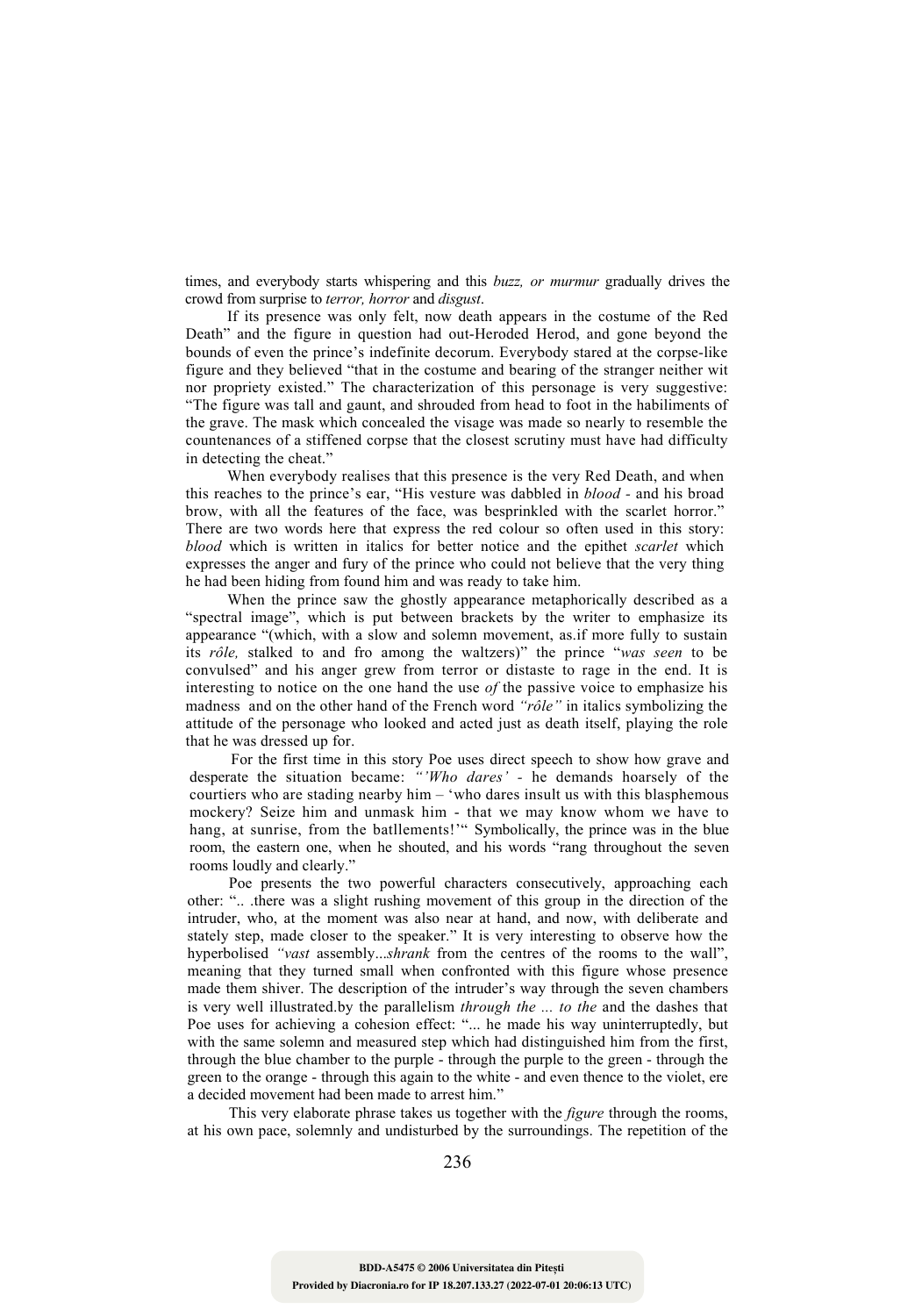words *through the... to the* might be annoying in some other context, but here it creates an effect of calmness and comfort.

"It was then" that the prince could not stand this shame anymore and he started running through the seven chambers by himself though, because "a deadly terror ... .had seized upon all." The epithet *deadly terror* suggests the feeling that overcame everybody at the sight of the Red Death.

The fight between the two seems very real and Poe describes it like a wrestle between two persons with the same strength and skills using a lot of commas to introduce new facts or simply to emphasize others. In fact, Prince Prospero does not realize that he is actually fighting his own faith and destiny: ''He bore aloft a drawn dagger, and had approached, in rapid impetuosity, to within three or four feet, of the retreating figure, when the latter, having attained the extremity of the velvet apartment, turned suddenly and confronted his pursuer." "There was a sharp cry" and Prince Prospero died on the sable carpet, having learnt that no one can escape death.

In the last paragraph each sentence opens with the same conjunction *and,* to reflect the connection between all these things, the cause and the effect of them: *"And* now was acknowledged the presence of the Red Death. He had come like a thief in the night. *And* one by one dropped the revellers in the blood-bedewed halls of their revel, and died each in the despairing posture of his fall. *And* the life of the ebony clock went out with that of the last of the gay. *And* the flames of the tripods expired. *And* Darkness and Decay and the Red Death held illimitable dominion over all." Even though everybody present knew or felt the presence of the intruder, nobody spoke a word about it, only now in the final the presence of the Red Death "was acknowledged". The elliptical construction "And was acknowledged..." without the pronoun *it* announces the inevitable end, there is no need for another subject since *Red Death* has conquered. The comparison "like a thief in the night," reminding one of the famous "night-stalker Grendel" in *Beowulf*, is concurrent with the stopping of the clock when it strikes midnight as a means and symbol of death for the revelling if not sinful party. Actually, the dead clock and the lights extinguished acquire the symbolic meaning of the end of all life. The last sentence is very rich in stylistic features; first there are the capital letter words *Darkness, Decay* and *Red Death, all of them beginning with the letter D, all three foreboding while they "held*" illimitable dominion over all," that Death will have his will.

Death is not a physical entity that abides by earthly rules. No one is capable of locking death out as death resides in each individual. It is the constant companion, which travels with everyone down the seven stages of one's life. This knowledge brings with it the quality of acceptance. With Prospero's demise and the truth uncovered about the masked man they "acknowledged the presence of the Red Death". The revellers would have to accede that death would come to them all. They would no longer indulge in activities to take their mind off of that fact. The masqueraders would also understand that death could come suddenly. That it would catch them when they least expected it "like a thief in the night". It is a maturation process, associated also with age. As one grows older, one faces the constant realization that one's days are numbered and that any day could be one's last.

Death is an unavoidable and inevitable reality, one that all members of mankind must face, and consequently each person develops his/her own attitudes out of realization to this knowledge.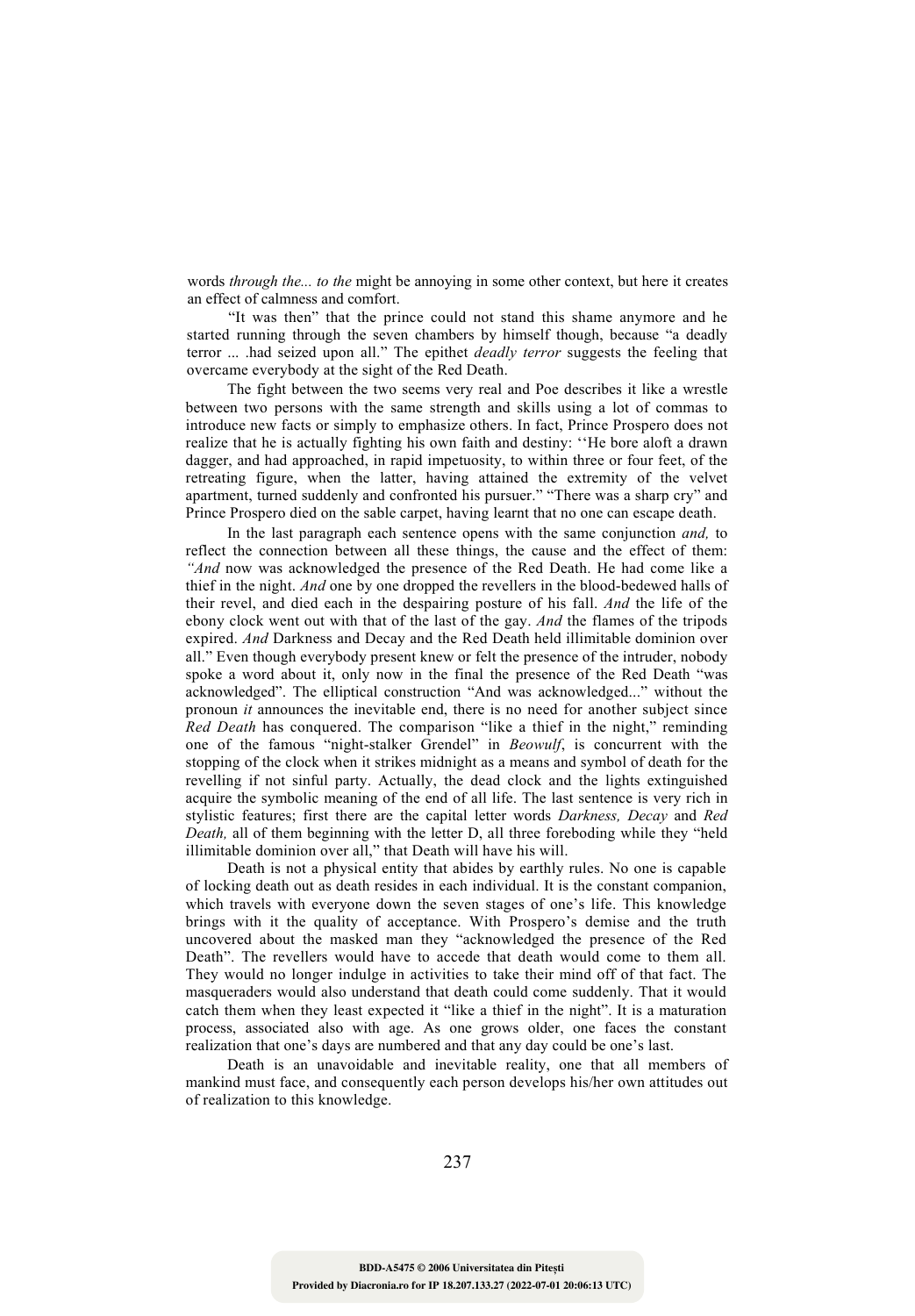In *The Masque of the Red Death* Edgar Allan Poe presents three such attitudes. Prospero symbolizes the defiant arch rebels who believe that somehow they can avert the mortality clause of mankind's contract. The masqueraders are those who live in a state of denial, they recognize death yet wish to blot out that knowledge through diversion. The third attitude toward death is to be seen in the masqueraders' reaction to death, which is one of understanding and acceptance because the ignorance that shrouded their eyes has been removed. With understanding which comes when one becomes closer to death one may adopt the third attitude which Bhagavad Gita has, "Death is as sure for that which is born, as birth is for that which is dead. Therefore grieve not for what is inevitable (cf. Lit Cigar, *Deathly Demeanor, Symbolism and Attitudes in The Masque of the Red Death,*  http://www.litcigar.com/essays/masque%20of%20the%20red%20death%20(the).htm)".

To end with, we consider that before any attempt to translate a piece of prose it is the translator's permanent and difficult, to say the least, task to have a full understanding both of the literariness of the SL text and also of the manifold accompanying aspects of it, including here on the one hand the text style (with its pragmatic, semantic, syntactic and discourse level characteristics which sometimes as in Poe's case are the result of a 'philosophy of composition'), and on the other hand the authorial style (with its social, cultural and ideological factors which are either the result of one's education (Poe used as sources of inspiration the Bible – the story has a Christian background represented by the inevitability of death and man's incapacity to escape it, Shakespeare's *The Tempest* from which he borrows the name of the title character, possibly John Donne's famous line: *No man is an island*, which may represent the moral of Poe's short story) or the result of one's going with the times (the Black Death had been a reality in the history of England and Europe between 1346-1350 when England may have lost as much as half its population, with severe long-term consequences, and later on in 1665 the Great Plague afflicted London, carrying off at least 70,000 victims.).

Our contention, threfore, is that a proper way for a translator to get in close touch with the text's textual and authorial features is via a stylistic analysis meant to disclose to him/her as much as possible about the language, the author and the technique of writing of the SL text.

From this point of view, in our study we make a point of the necessity of any translator of Poe to perform a stylistic analysis in order to be aware of the following textual features:

- the theme of death is rendered at three levels: a pragmatic level (the authornarrator announces his theme via the title, the first sentence, the last sentence, or each and every paragraph), a semantic level (death is present in every paragraph by means nouns, adjectives, adverbs standing for death in the form of epithets, metaphors, personifications, hyperboles, etc.), a syntactic level (there is a geometrical pattern of short and very long sentences that Poe uses to render a death-foreboding atmosphere).
- the vocabulary used is mostly a static one represented by nouns qualified by adjectives negatively charged in most of the cases, or by verbs qualified by adverbs with a negative meaning, which results in the horror effect that Poe wanted to obtain by the gothic-like atmosphere he portrayed in this shortstory.